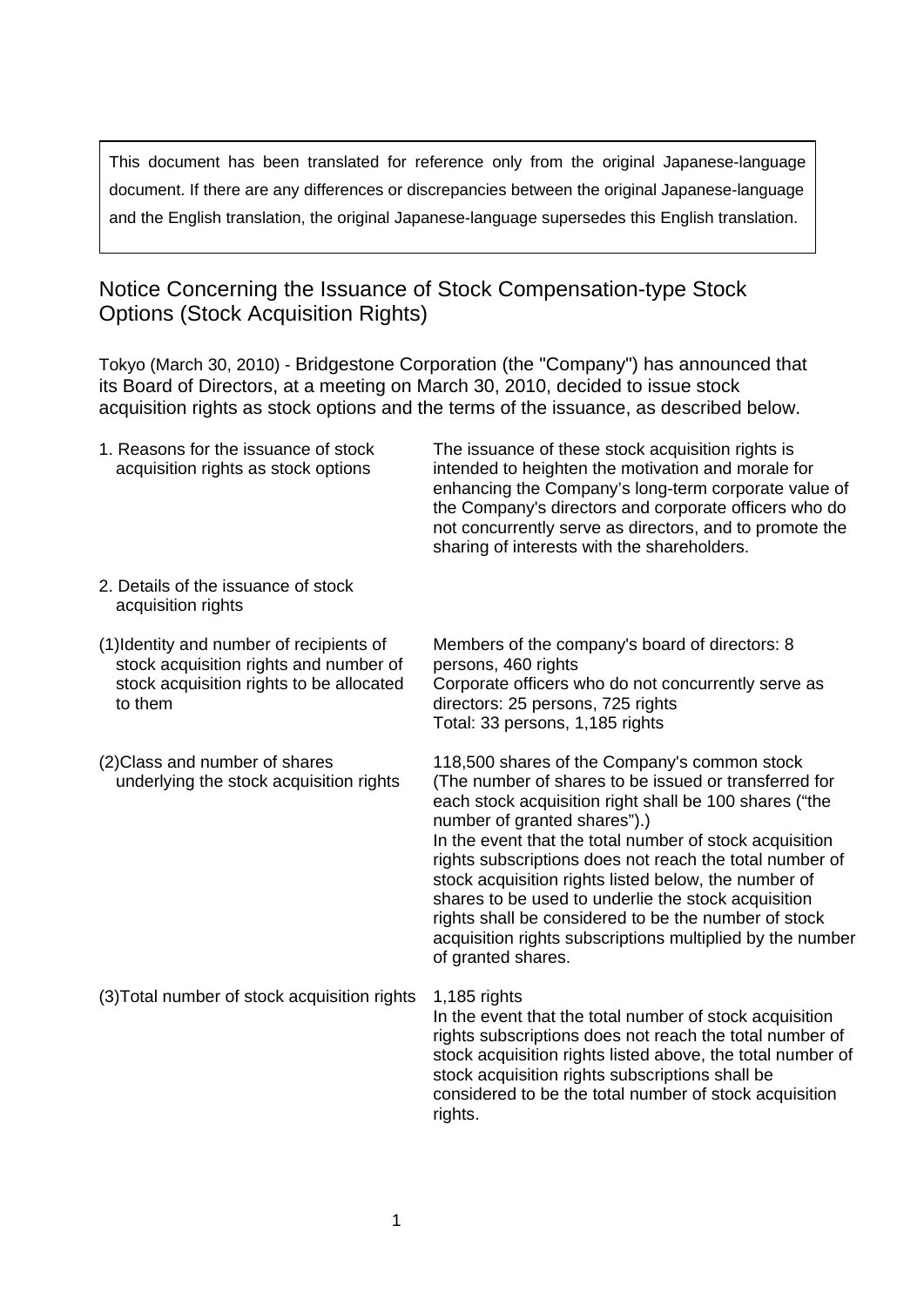- (4)Method of calculating the amount of payment for stock acquisition rights: The amount of payment in exchange for one stock acquisition rights shall be determined by multiplying the fair value of one share, calculated using the Black-Scholes model based on all conditions on the allotment date, with the number of granted shares. The above-calculated amount is based on a fair value and the stock acquisiton rights grantees are not provided with advantageous conditions for the purchase. On the allotment date, the Company and the grantee shall offset the Company's right to payment for the stock acquisition rights and the grantee's right to compensation for the execution of duties, etc., in an amount equivalent to the amount to be paid for the stock acquisition rights. (5)Amount of property to be contributed to the Company upon the exercise of the stock acquisition rights The amount of property to be contributed to the Company upon the exercise of each stock acquisition right shall be calculated by multiplying the amount of property to be contributed per share, which shall be 1 yen, by the number of granted shares.
- (6)Exercisable period for the stock acquisition rights
- (7)Conditions for the exercise of the stock

From May 6, 2010, to April 30, 2030

- $\mu$  onditions for the exercise of the stock i) The stock acquisition rights grantees shall not be able acquisition rights grantees shall not be able to exercise those stock acquisition rights during the period in which they serve as a director or corporate officer, or both, of the Company (including the date on which they retire; hereinafter referred to as the "period of service as officer, etc.").
	- ii) In the event that the stock acquisition rights grantee's period of service as officer, etc., ends by the end of February 2011 (including the event that the period ends due to the death of the grantee), the stock acquisition rights grantee (including the grantee's successor), will not be able to exercise a certain number of the allotted stock acquisition rights (with fractional amounts of less than one stock acquisition right being discarded); that number shall be calculated by multiplying the number of stock acquisition rights allotted by the number of months in the period from the end of the term of service as an officer, etc., to March 31, 2011 (with amounts less than one month being discarded), divided by 12.
	- iii) Partial execution of each stock acquisition right is not allowed.
	- iv) Other conditions shall be subject to the agreement on allotment of stock acquisition rights concluded between the Company and the stock acquisition rights grantee.